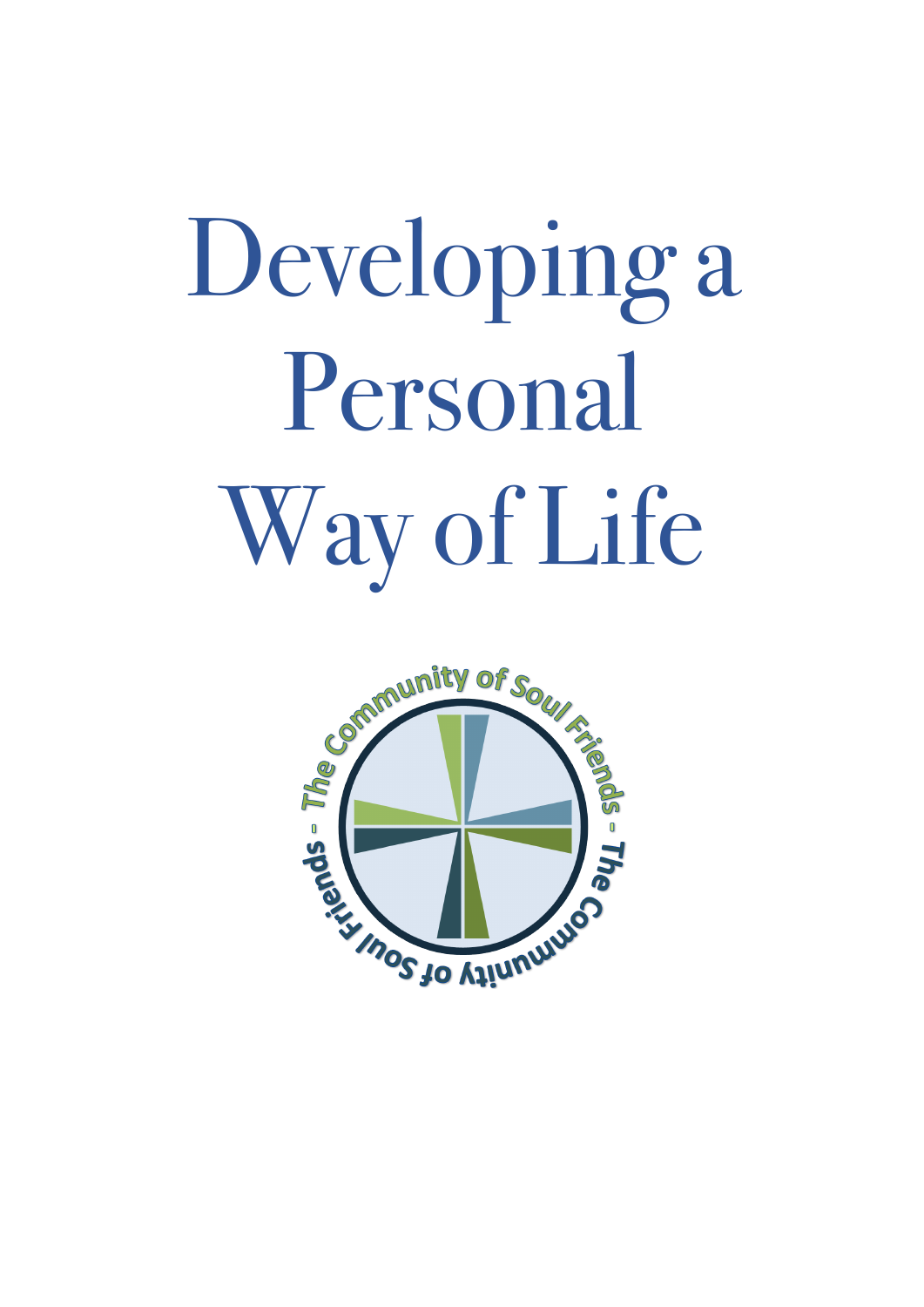#### **Developing Your Personal Way of Life**

*(see also the 'Waymarks' booklet)*

Developing a way of life is like choosing a route on a road atlas or a SATNAV. It's about mindfulness. It's about living 'intentionally' day by day

Writing a way of life helps us when the "tyranny of the urgent" takes over our lives . It helps us by clarifying our "yes's" and "no's" before we're confronted by the onslaught of life and we're forced into being reactive in our decision making. It helps us be proactive. It helps us develop a healthy rhythm to our lives

A way of life invites you deeper into the question: What kind of person is God forming in me right now?

The practice of designing a way or (as it is often known) 'rule' goes back to the communities of St. Benedict in the sixth century. This purposeful way of sharing life ordered his monastic groups. It provided a shape to their common life.

A rule can be fashioned either for personal or corporate use. The Community of Soul Friends has a simply structured way of life which we apply to our own life. A Way of Life is something which is achievable not out of reach. Details will change over time, just as we change over time.

The Way is about habits rather than goals. A way of life is a habit system. When we talk about habits, we're talking about spiritual disciplines and life practices. Details will change over time, just as we change over time.

A sustainable system of healthy, spiritual habits is better than goal setting. Our habits make our days, and our days make our lives. The idea is to map out a system of habits and then (with the help of Soul friend if it helps) try to live it out.

This is not about an ideal which is beyond our reach, it's about something which is flexible, workable and achievable. You can work your way through the questions below, prayerfully on your own or, as we recommend, connect with a Soul Friend or with others in a small group.

*Developing a personal Way of Life is all about finding freedom to truly live*.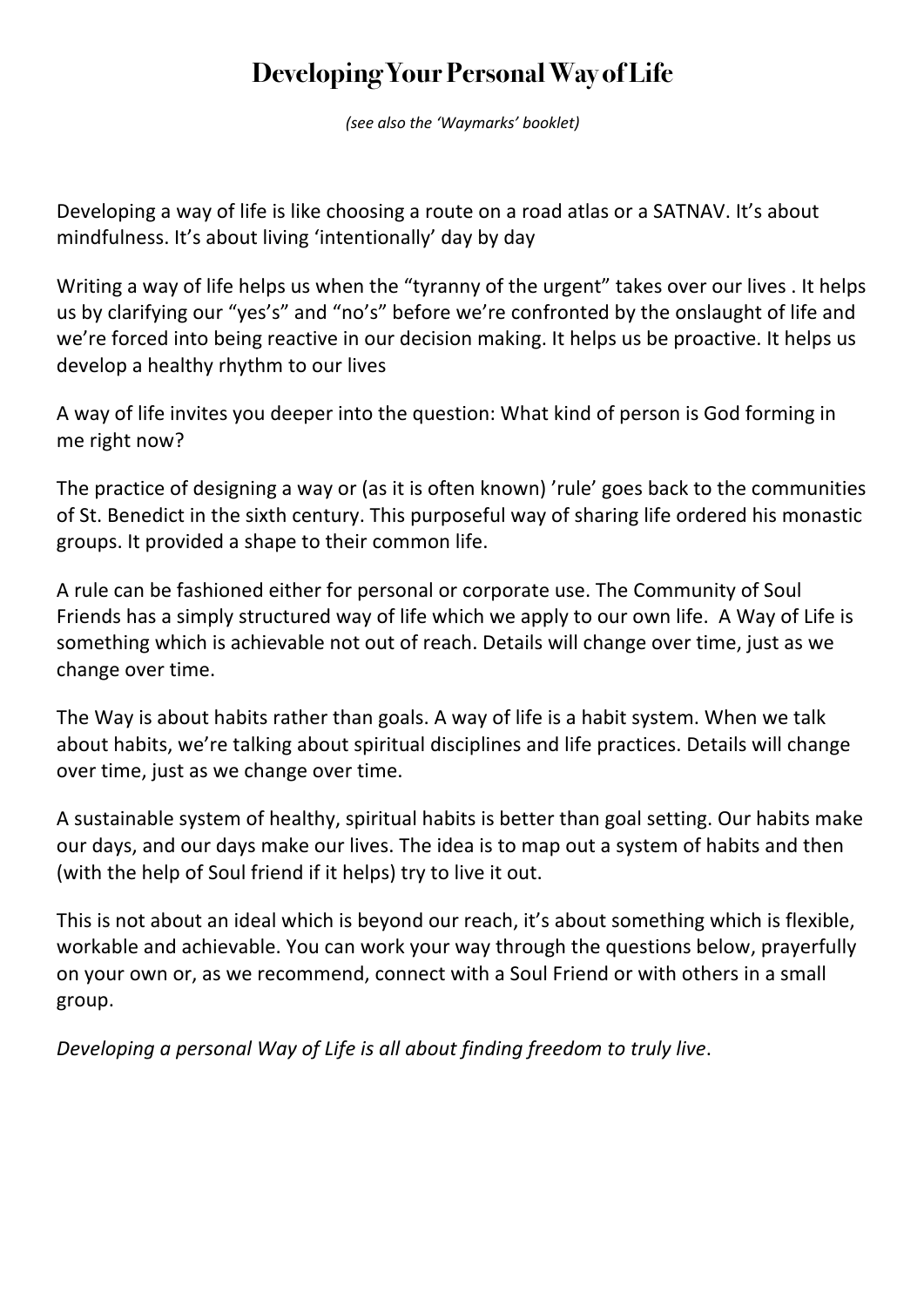## *1. Prayer*

A rhythm of prayer is the bedrock of our life with God. It does not have to be onerous and should not be guilt-inducing, but it will re- quire a sense of discipline. The community offers a very simple rhythm of prayer: morning, noon and night which is intended as a starting point and as an aid to creating space for God in the midst of busy lives. We also have access to a wide range of other resources and tools which might work for you.

| Questions                                                                                                                   | My Response |
|-----------------------------------------------------------------------------------------------------------------------------|-------------|
| What times of day do you<br>feel most alert?                                                                                |             |
| Can you identify times in the<br>day when you can stop, even<br>for a few minutes and seek<br>God?<br>When are these times? |             |
| Where are you going to<br>pray?                                                                                             |             |
| Do you have a special place?                                                                                                |             |
| Will you pray 'on the go'? At<br>work, in the car on the bus or<br>train? While walking or run-<br>ning/cycling?            |             |
| How will you pray?                                                                                                          |             |
| The community short form?                                                                                                   |             |
| Another form?                                                                                                               |             |
| Will you use some daily read-<br>ings or a Bible reading plan?                                                              |             |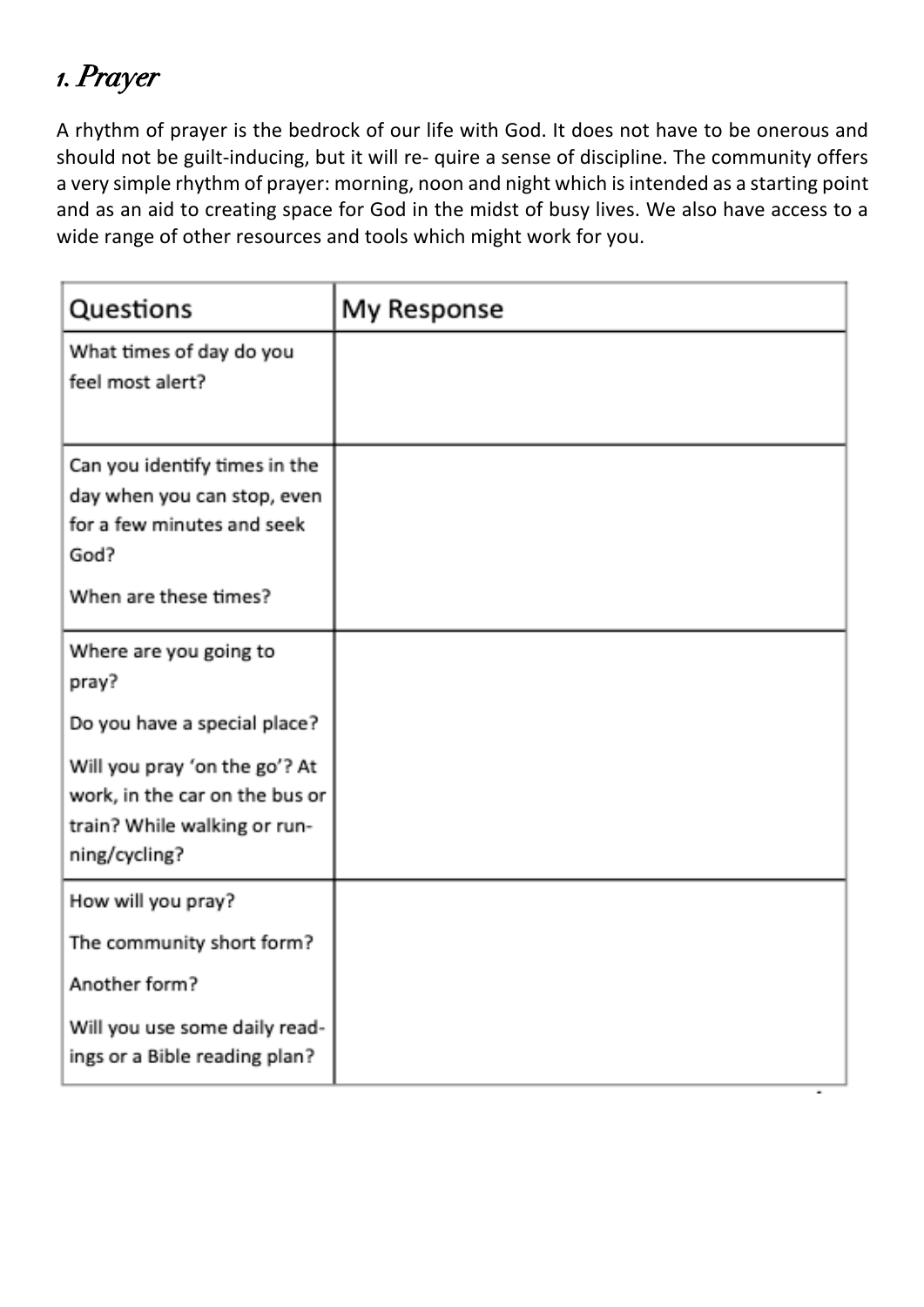### *2. Rhythm of Work & Rest*

Along with a rhythm of prayer comes a rhythm for the whole of life which includes work & service of God and others (both paid/unpaid), as well as times of rest and time for re-creation in our lives. This is an antidote to the often-hectic nature of 21st century life. Work is a gift from God whether it is paid or unpaid, voluntary or just going about the things of every day life.

| Questions                                                                                              | My Response |
|--------------------------------------------------------------------------------------------------------|-------------|
| What are you doing which<br>gets in the way of you living<br>a more balanced rhythm of<br>life?        |             |
| How much time do you<br>spend:<br>On work?<br>On rest?<br>On prayer?<br>On hobbies?<br>Serving others? |             |
| Is there an imbalance?<br>In what way?                                                                 |             |
| Take a look at a typical:<br>Day<br>Week                                                               |             |
| Month<br>Year<br>How can you make space for<br>the things you're struggling<br>to do?                  |             |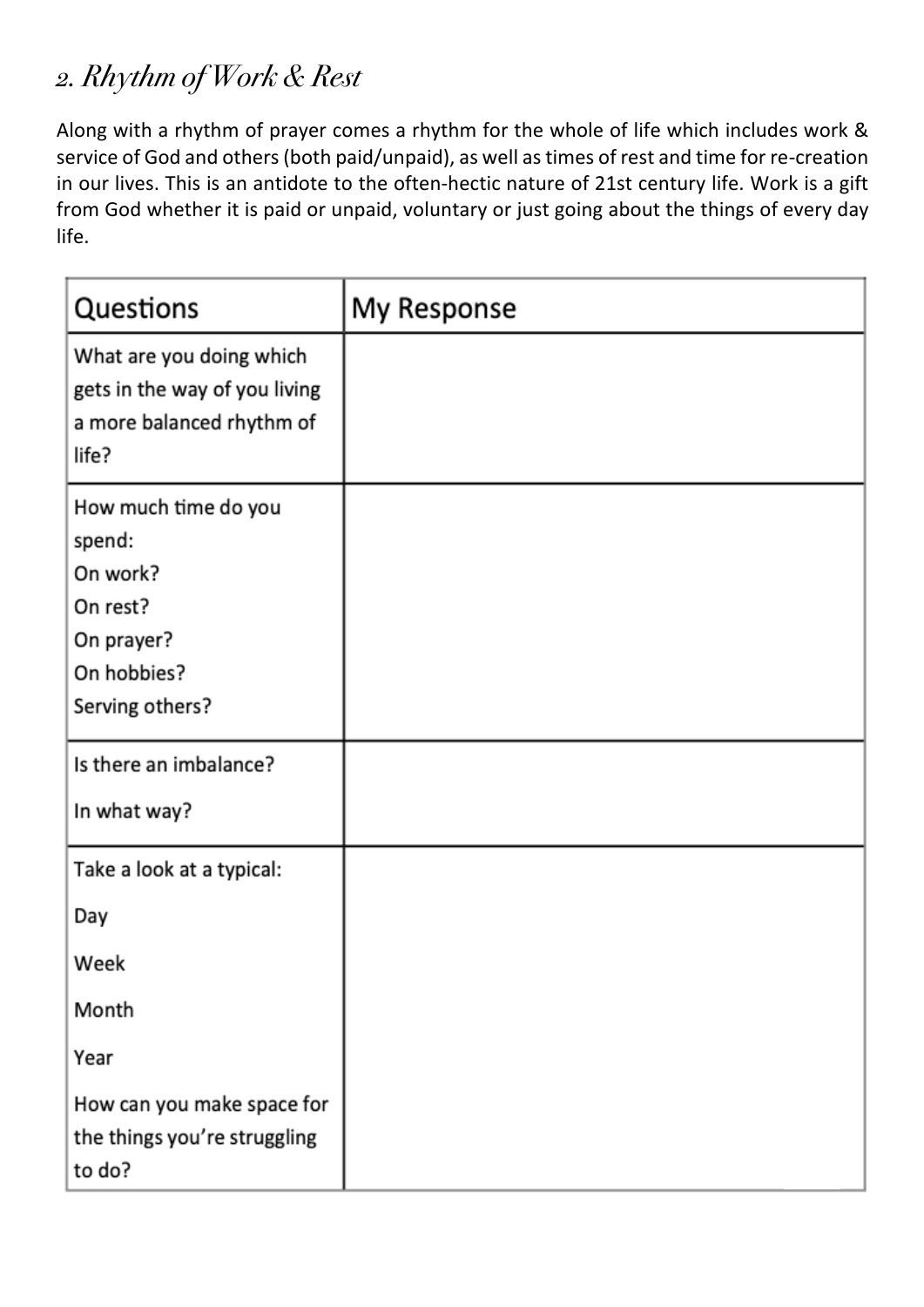### *3. Simplicity*

Life can become complicated and cluttered. How can you develop simplicity of heart, speech, stuff and pleasure? What in your life is helpful or unhelpful as you seek to live a simpler life in tune with God and with the rhythms of nature he has created?

| Questions                     | My Response |
|-------------------------------|-------------|
| What clutters your spirit?    |             |
|                               |             |
| What de-energises you?        |             |
| What can you cut out or       |             |
| approach differently?         |             |
|                               |             |
| What clutters your home or    |             |
| work space?                   |             |
| What can you give away?       |             |
|                               |             |
| What activities are you doing |             |
| too much of?                  |             |
| What can you reduce/let go    |             |
| of?                           |             |
|                               |             |
| What relationships bring you  |             |
| life? Which drain you?        |             |
| How can this be managed?      |             |
|                               |             |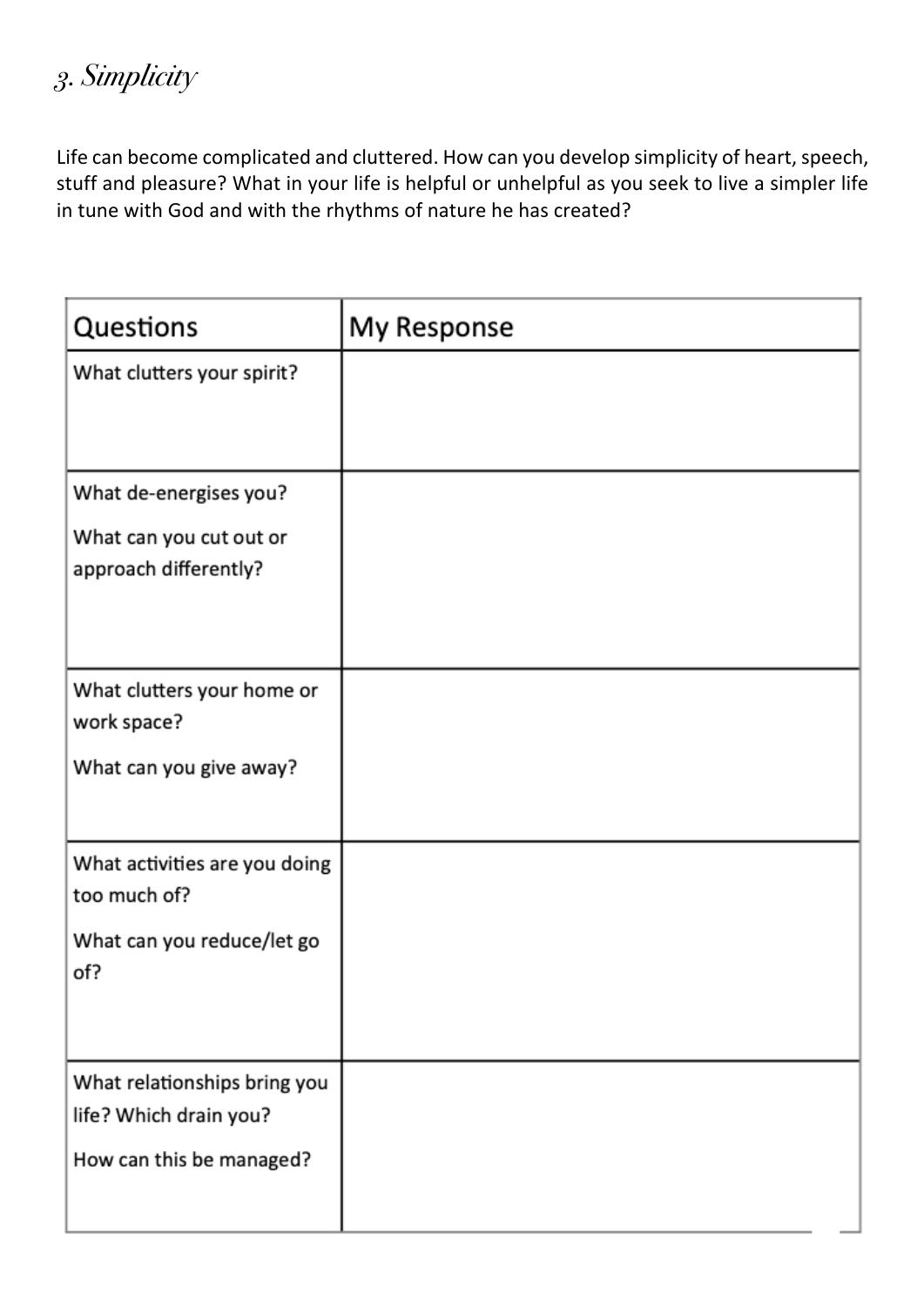## *4. Learning & Growth*

A Christian is a follower of Jesus, a learner, disciple or apprentice. This is a life-long relationship and journey in which we never stop learning. We all learn in different ways and have preferred learning styles. What works for you? Reading and writing, audio, visual, hands on, perhaps learning with others too?

| Questions                                                                                                | My Response |
|----------------------------------------------------------------------------------------------------------|-------------|
| The Bible-how can you en-<br>gage with God's Word in<br>different and life giving<br>ways?               |             |
| Creation-What can you<br>learn from the world around<br>you? How can you be inten-<br>tional about this? |             |
| People-How can you learn<br>from others through<br>Reading?<br>Listening?<br>Discussion?                 |             |
| How can you create space to<br>open your life up to contin-<br>ues learning?                             |             |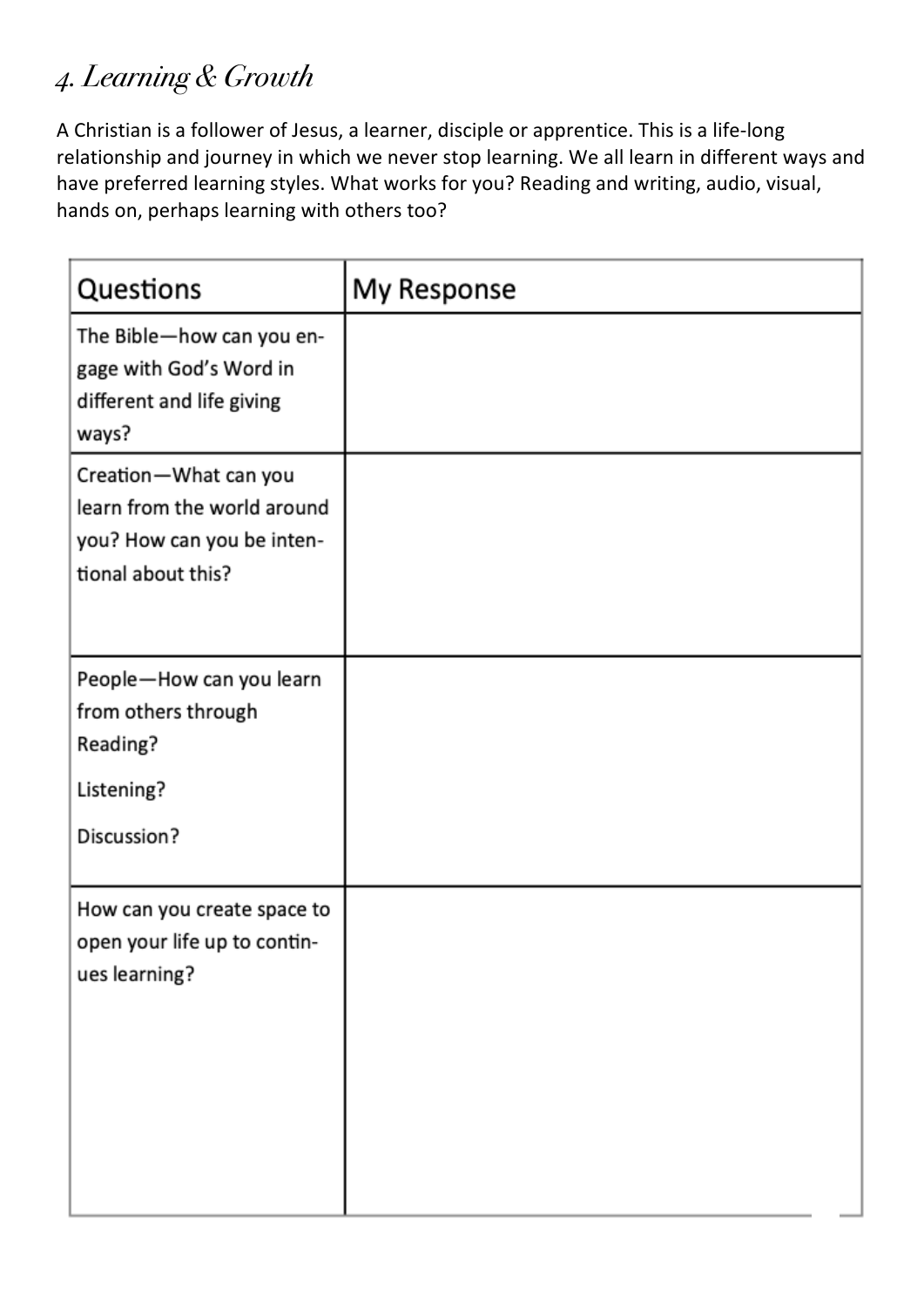#### *5. Serving Others*

Christians are called to be agents of God's Kingdom in the world; caring about the things God cares about, seeking God's purposes and guidance; making a difference wherever and however he calls us. The pattern Jesus established was one of disciples making more disciples, who then go out, bringing hope to the world in all sorts of ways.

| Questions                    | My Response |
|------------------------------|-------------|
| How does God want you to     |             |
| make a difference to others? |             |
| What are your Frontlines?    |             |
| How can you join in with     |             |
| God's work in the world?     |             |
| Close to home?               |             |
| Further afield?              |             |
|                              |             |
| How can you encourage        |             |
| others in their apprentice-  |             |
| ship to Jesus?               |             |
|                              |             |
|                              |             |
| Might you be willing to be a |             |
| Soul Friend to someone else, |             |
| now or in the future?        |             |
|                              |             |
|                              |             |
|                              |             |